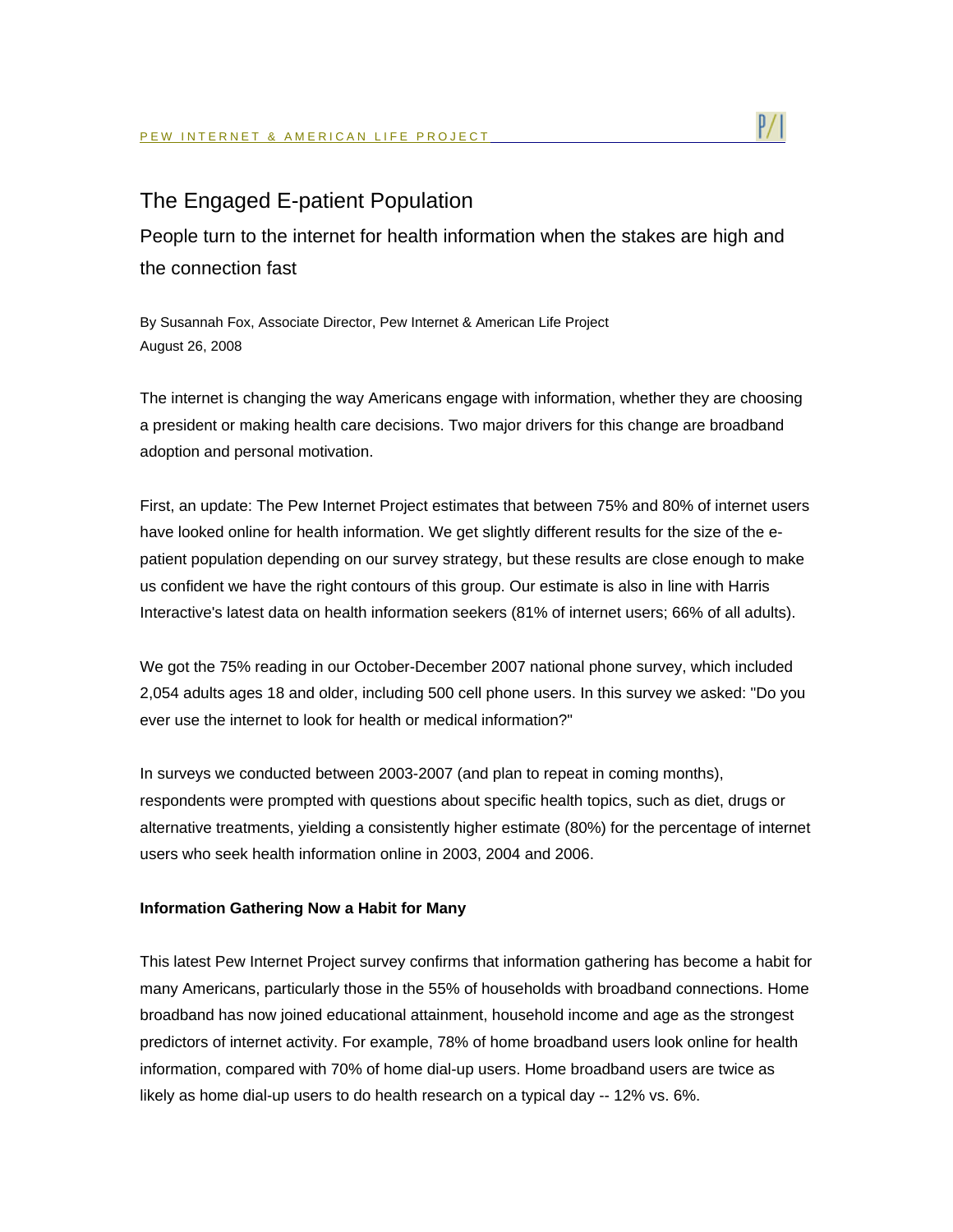High-speed, always-on connections enable frequent and in-depth information searches, which is particularly attractive if something important is at stake.

And the searches aren't confined to medical issues. In politics, for example, more people are paying attention to this presidential campaign than they did to any other recent election. Seven in 10 registered voters say they have given "quite a lot of thought" to the coming presidential election, and many are going online to spread news and information about their candidate of choice or the race in general.

Some 63% of internet users (46% of all adults) are using the internet, e-mail or text messaging for political purposes. About 39% of internet users (29% of all adults) are digging into "unfiltered" campaign material, such as candidate debates, position papers and speech transcripts.

Supporters of presumptive Democratic presidential nominee Sen. Barack Obama (D-Ill.) are more likely than supporters of presumptive Republican presidential nominee Sen. John McCain (R-Ariz.) to be using the internet for political purposes. Obama supporters are also more likely than McCain supporters to say it really matters who wins the 2008 presidential election.

## **Disability, Disease Tend To Increase Internet Usage**

Similarly, in health care, people who feel they have a lot at stake are more likely to engage intensely with online resources. Internet users living with a disability or chronic disease are more likely than other internet users to be wide-ranging online health researchers and to report significant impacts from those searches. For example, 75% of e-patients with a chronic condition say their last health search affected a decision about how to treat an illness or condition, compared with 55% of other e-patients.

Newly diagnosed e-patients and those who have experienced a health crisis in the past year are also particularly tuned in: 59% say the information they found online led them to ask a doctor new questions or get a second opinion, compared with 48% of those who had not had a recent diagnosis or health crisis. Some 57% of recently challenged or diagnosed e-patients say they felt eager to share their new health or medical knowledge with others, compared with 45% of other epatients.

Experienced e-patients are posting technical advice online about managing a certain disease as well as advising people about how to communicate with health care providers. Other e-patients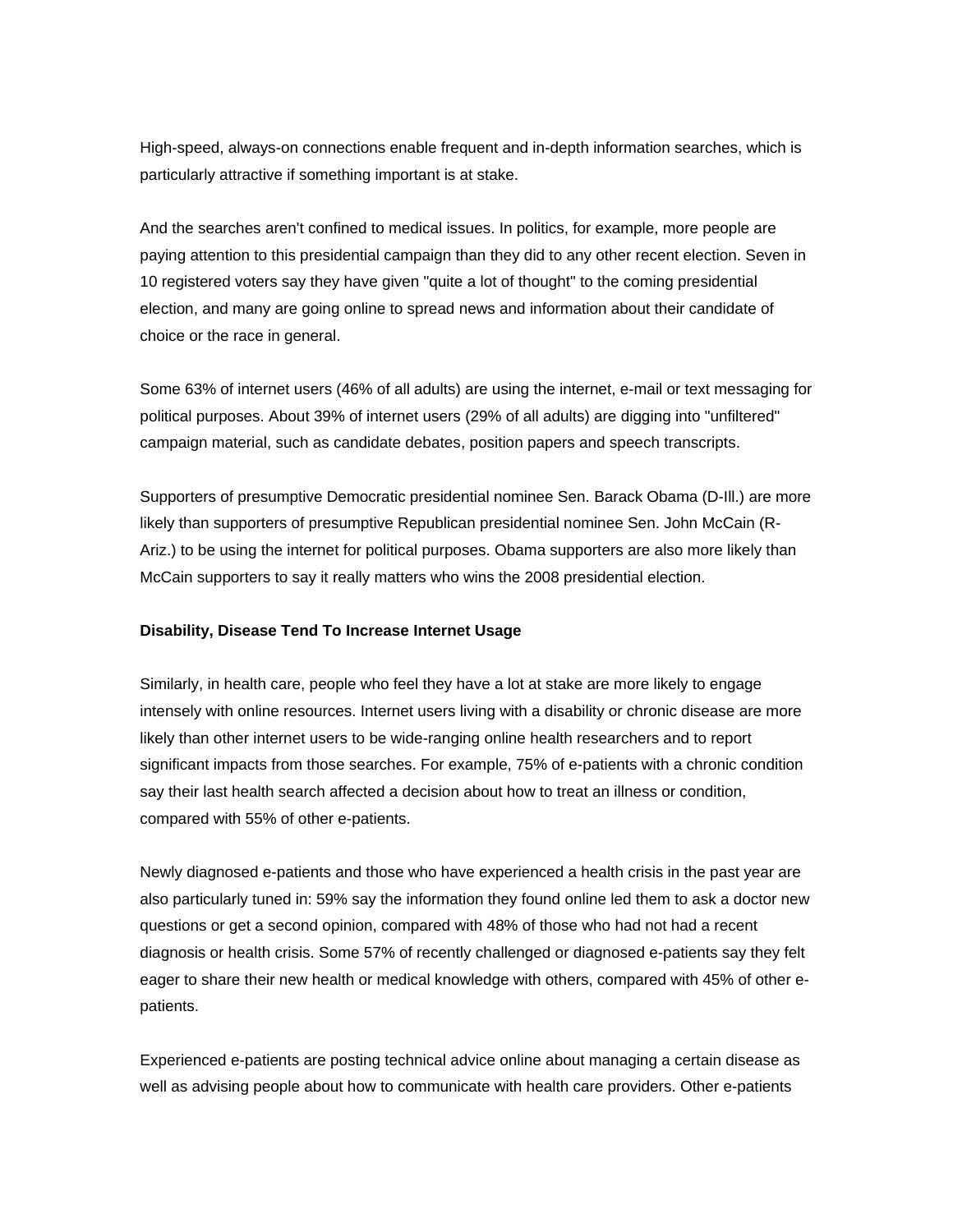are gaining national attention by documenting significant problems with a generic drug, problems that FDA had failed to catch. Some people are uploading their "Observations of Daily Living" in order to track their symptoms or reactions to various stimuli.

Along with all this engagement, however, is an understanding that the internet is not a cure-all. Some 60% of internet users agree with the following statement: "The internet is full of misinformation and propaganda that too many voters believe is accurate."

On the health front, there is a generalized fear of misinformation, but the Pew Internet Project has evidence that people are being smart about the internet's place in their lives. A December 2007 study found that medical professionals were the dominant source for people with urgent health questions, which is not what we see in any of the other topics included in the survey: education, taxes, Medicare/Medicaid, changing job status or Social Security. For those issues, the internet or a government agency played much more important roles than did professionals.

The same study provided another data point about the place of the internet in Americans' lives: people who had encountered significant problems in the previous year were likely to report using not just one, but two to three different sources of information to help them solve their problems. Not surprisingly, 77% of those with home broadband access turned to the internet as one of their sources, compared with 57% of those with the slower dial-up access at home.

## **More than Convenience**

It is not just the convenience that draws internet users, but the positive experiences that most people have with online research.

In health, the impact of an online information search is more likely to be helpful, not harmful. Thirty-one percent of e-patients say they or someone they know has been significantly helped by following medical advice or health information found on the internet. Only 3% of health seekers say they or someone they know has been seriously harmed by following the advice or information they found online.

In conclusion, the population of e-patients may have stabilized at 75% to 80% of internet users, but it is clear that broadband allows people to engage more deeply with information sources and with each other. And circumstances, such as a serious diagnosis or an important election, can kick that engagement into high gear.